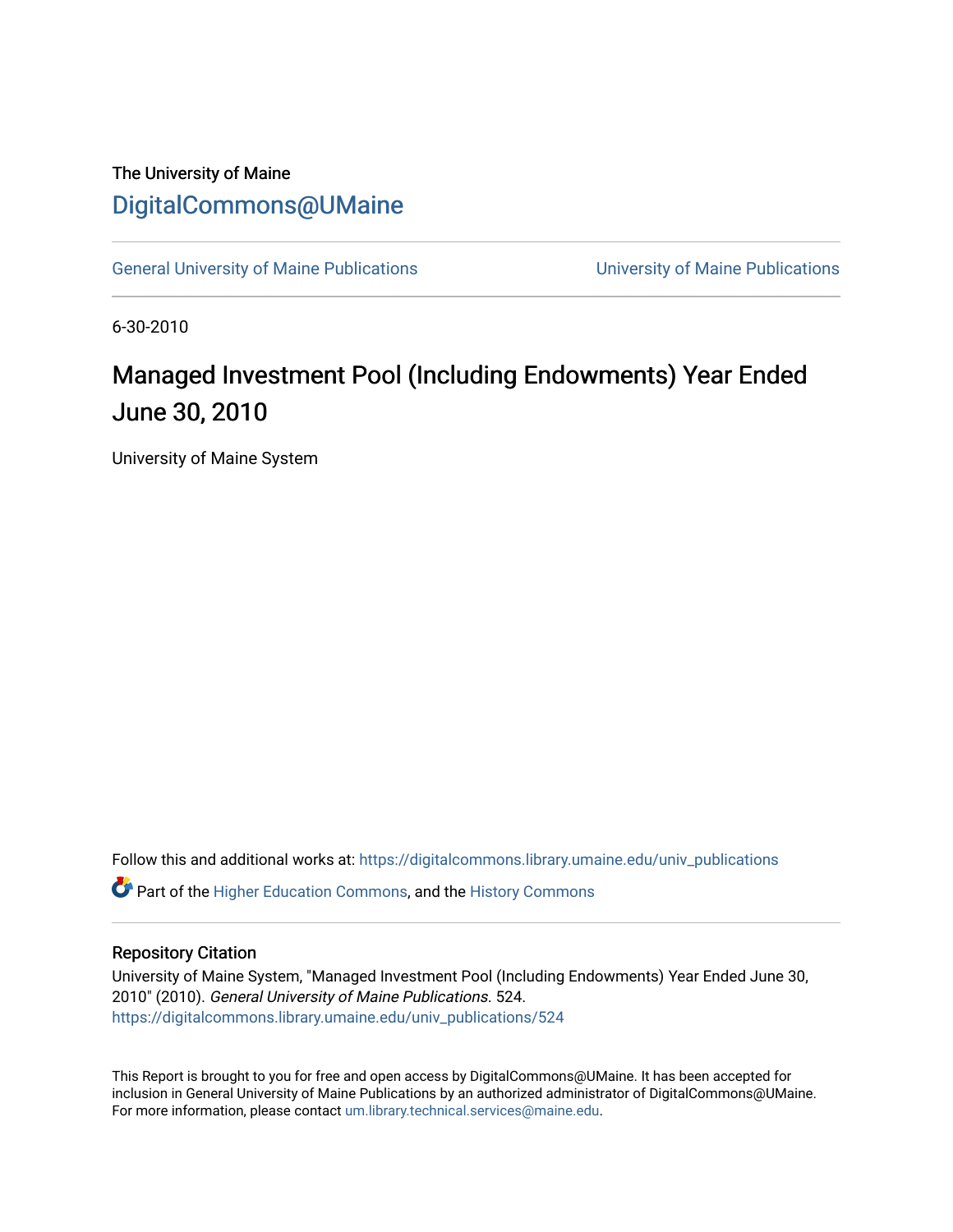

### UNIVERSITY OF MAINE SYSTEM

### **MANAGED INVESTMENT POOL (INCLUDING ENDOWMENTS)**

### **YEAR ENDED JUNE 30, 2010**

Additional copies are available at <http://www.maine.edu/system/oft/EndowmentFund.php> or by contacting:

The Office of Finance and Treasurer 16 Central Street Bangor, ME 04401-5106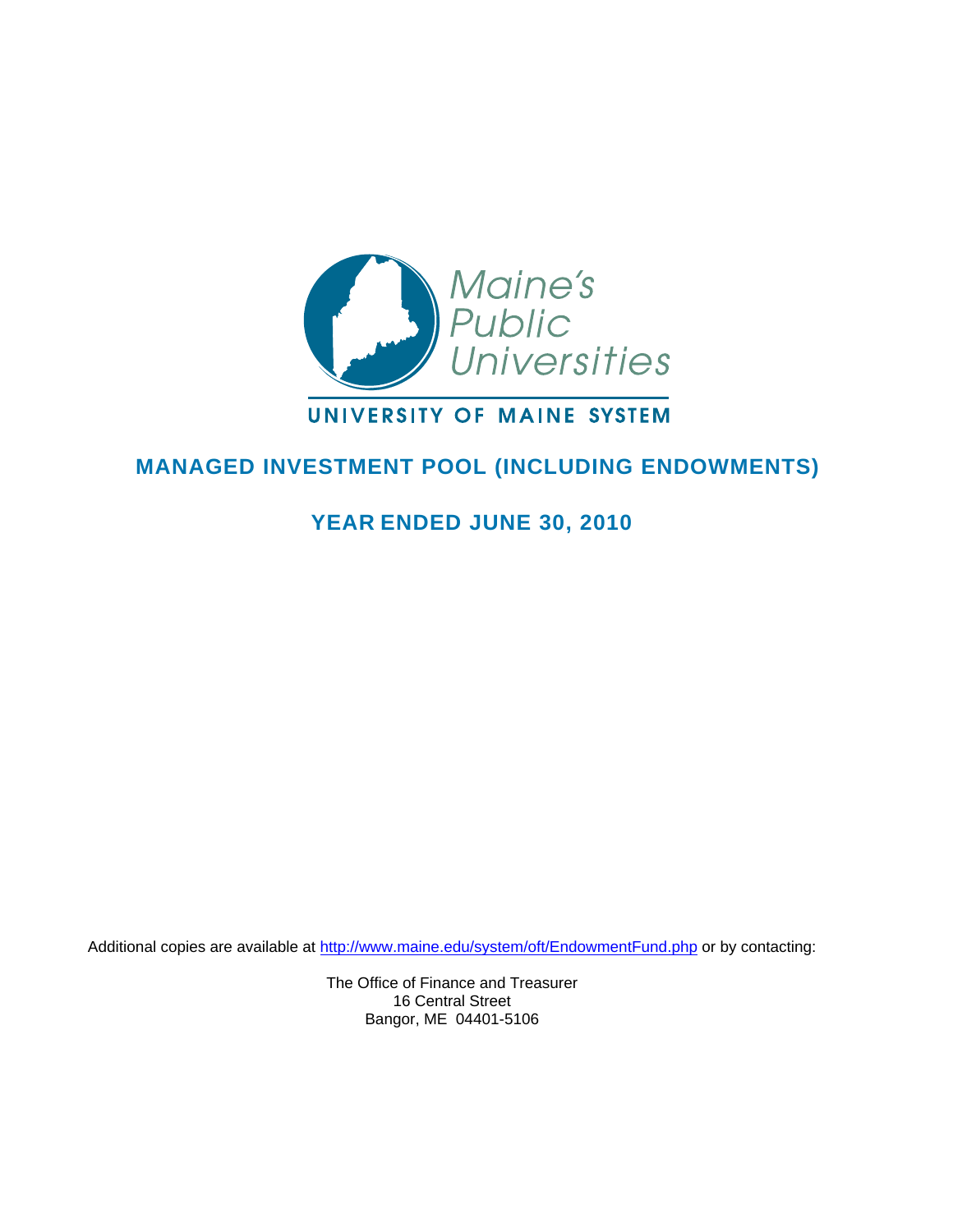# **University of Maine System Year Ended June 30, 2010**

The University of Maine System (UMS) Managed Investment Pool (Including Endowments), hereinafter called the Pool, includes UMS endowment funds and funds from the following entities which are separate from the UMS:

- UMS Other Post Employment Benefits (OPEB) Trust
- University of Maine at Farmington Alumni Foundation
- University of Maine at Fort Kent Foundation
- University of Southern Maine Foundation
- John L. Martin Scholarship Fund, Inc.
- Maine Maritime Academy

UMS endowment funds are subject to the restrictions of gift instruments. The principal is invested and current expenditures are funded from related income and appreciation. During fiscal year 2010 (FY10), some endowments were underwater (i.e., the market value was less than corpus). As was done in the prior year, the UMS suspended distributions for FY11 for endowed funds that were underwater on December 31, 2009.

#### **Oversight and Management**

Portfolio and investment management is an ongoing process with the following parties meeting quarterly to provide oversight of Pool assets:

- Board of Trustees Investment Committee
- Investment Consultant New England Pension Consultants (NEPC) Cambridge, MA
- Rebecca Wyke, Vice Chancellor for Finance and Administration and Treasurer, UMS
- Tracy Elliott Director of Finance and Controller, UMS
- Peter Small Institutional Research Analyst, UMS

#### **Governing Guidelines**

Formal guidelines, established by the Investment Committee, govern the Pool investment process. These guidelines, last updated in November 2009, may be found at <http://www.maine.edu/system/oft/InvestmentGuidelines.php>. They include:

- Total risk and return objectives
- Third party investor criteria
- Statement of goals and objectives
- Investment guidelines including
	- o Asset allocation with target percentages, permissible ranges, and evaluation benchmarks, and
	- o Permitted and excluded investments
- Investment manager performance standards and evaluation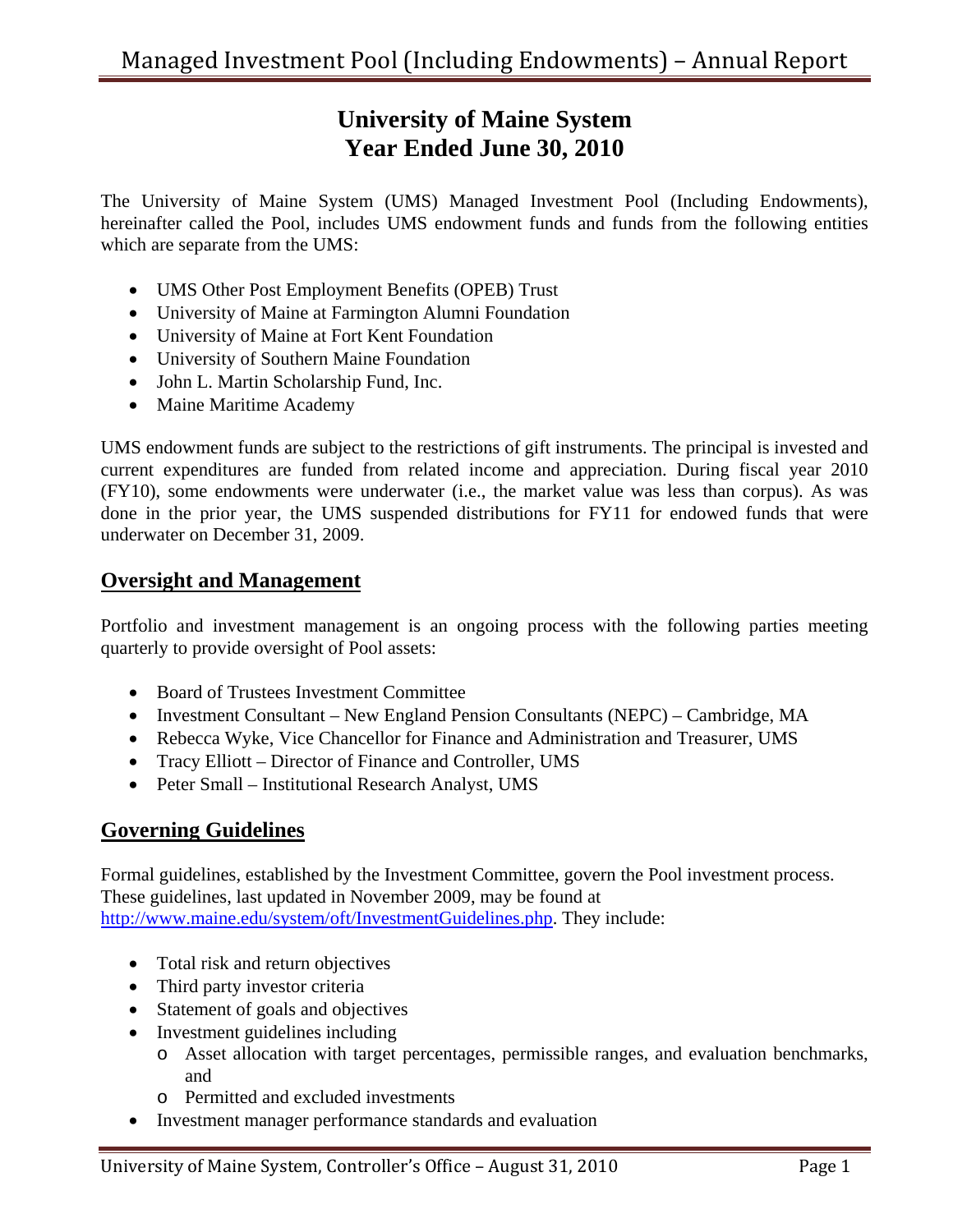- Responsibilities of all parties
- Conflict of interest statement

These guidelines currently target a long-term return objective for the Pool of 8.5% with moderate risk.

### **Fiscal Year 2010 Performance**

The market rallied for most of FY10 allowing the fund to regain some of the losses experienced in the prior fiscal year. Nonetheless, the economic recovery is weak with continued high unemployment, high governmental debt levels, general market uncertainty, and a recovery largely based on governmental actions.

The Pool **experienced a return of 12.0%** [11.5% net of fees] in FY10. The fund performance placed it in the  $69<sup>th</sup>$  percentile (i.e., 69% performed better) of the total fund universe tracked by the System's investment consultant (NEPC). The UMS return of 12% compares to an S&P 500 return of 14.4% and the Barclays Capital Aggregate Bond Index return of 9.5% over the same 1 year period.

One reason the Pool ranked lower in the fiscal year compared to the universe median was that several of the managers have a high quality bias which dragged down performance during the low quality rally. Another reason the Pool ranked lower than the median is due to the Pool's larger equity allocation when compared to the universe. During the first three quarters of the fiscal year, the Pool's higher equity allocation helped as markets rallied and the Plan ranked above median in those time periods. However, in the final quarter of the fiscal year, the equity markets declined and the Plan's larger allocation to equities hurt performance. In June 2010, the Investment Committee discussed asset allocation and agreed that the UMS will work towards lowering the Pool's allocation to equity.

The Pool's 5-year annualized return of 3.8% [3.2% net of fees] ranks the fund in the 36th percentile, meaning the fund performed better than 64% of other funds in the universe. During the same time period the risk taken by the Pool, as measured by the standard deviation, was at the 59<sup>th</sup> percentile and was therefore greater than the median of the universe. The 3.8% return compares to an S&P 500 return of -0.8% and the Barclays Capital Aggregate Bond Index return of 5.5% over the same 5 year period.

On June 30, 2010, the Pool assets totaled \$148.9 million, increasing \$21.9 million over the prior year end balance as detailed below under the section called Pool Inflows and Outflows.

#### **Changes in Investment Managers**

There were no changes in the Pool's investment managers during FY10.

### **Pool Inflows and Outflows**

 The following information is provided for FY09 and FY10 and includes all Pool assets (i.e., assets of the UMS and amounts held for others) as well as related UMS cash on hand temporarily invested in the operating fund, accrued fees, and a small amount of separately invested funds.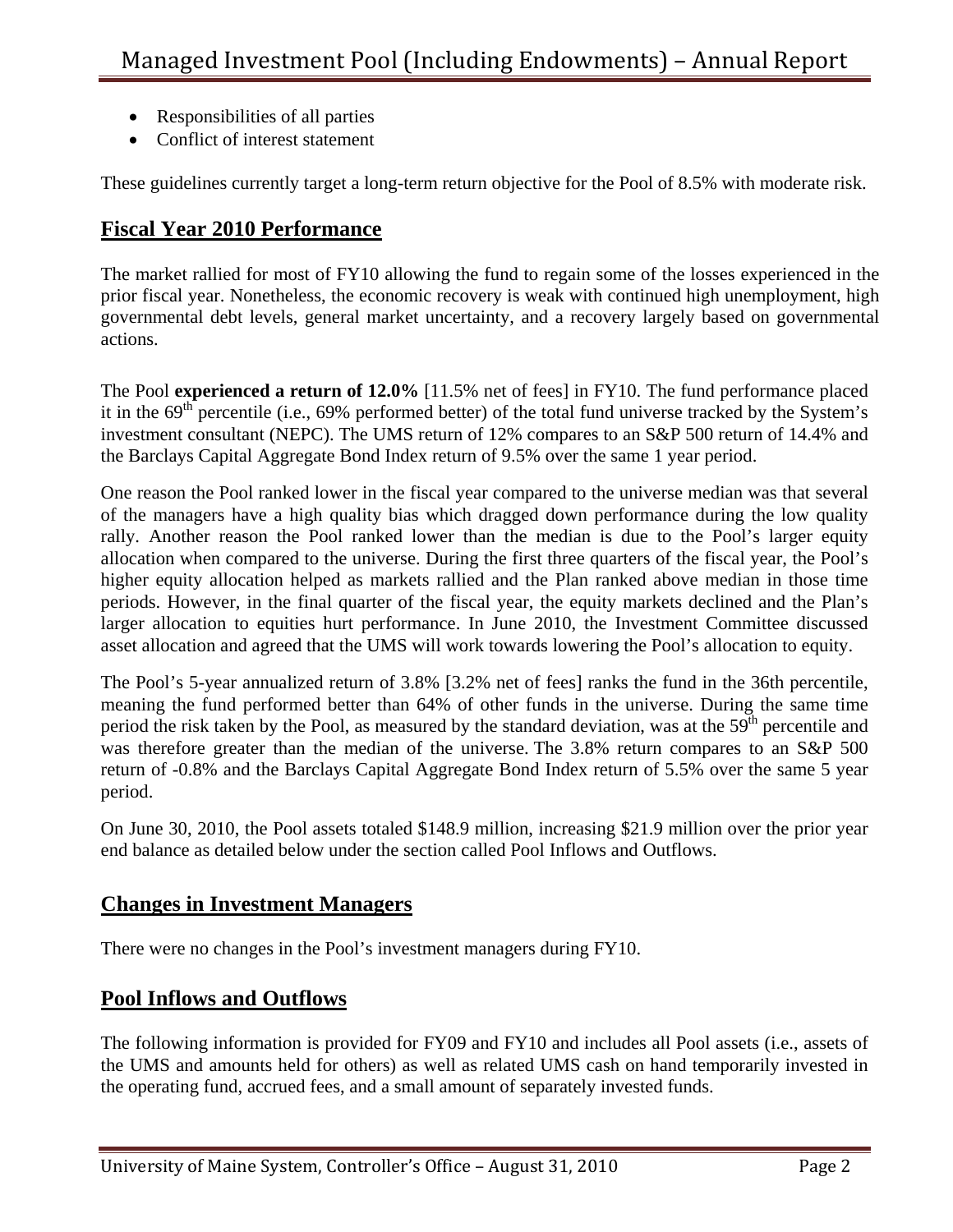|                                                              | (\$ in Thousands) |                  |
|--------------------------------------------------------------|-------------------|------------------|
|                                                              | <b>FY09</b>       | FY10             |
| <b>Beginning Market Value</b>                                | \$115,181         | \$127,039        |
| Gifts (UMS and UMS affiliated organizations)                 | \$4,968           | \$3,347          |
| Other Post Employment Benefits Trust Contributions           | 18,120            | 9,034            |
| Academy<br>Maritime<br>Contributions<br>Maine<br>of<br>net   | 12,328            | (264)            |
| Withdrawals                                                  |                   |                  |
| Interest and Dividend Income                                 | 4,149             | 2,985            |
| Net Appreciation (Depreciation)                              | (20,913)          | 12,481           |
| Fees/Expenses (Net of Rebate)                                | (948)             | (1,192)          |
| Distribution for Scholarships & Operations                   | (6,026)           | (4,600)          |
| <b>Charitable Gift Annuities (Net of Annuitant Payments)</b> | (48)              | (31)             |
| Return to Principal upon Donor Request                       | 60                | 83               |
| Miscellaneous Transfers                                      | 168               | 17               |
| Net Activity for the Fiscal Year                             | \$11,858          | \$21,860         |
| Ending Market Value – June 30, 2009 and 2010                 | <u>\$127,039</u>  | <u>\$148,899</u> |

The following is a summary of the market value of the entities invested in the Pool at June 30, 2009 and 2010:

| <b>Summary of Market Value by Entity</b>  |                      | (\$ in Thousands)    |  |
|-------------------------------------------|----------------------|----------------------|--|
|                                           | <b>June 30, 2009</b> | <b>June 30, 2010</b> |  |
| University of Maine System and Affiliates | \$94.894             | \$104,393            |  |
| <b>Other Post Employment Benefits</b>     | 18,870               | 29,940               |  |
| Maine Maritime Academy                    | 13,275               | 14,566               |  |
| <b>Total</b>                              | \$127,039            | \$148,899            |  |

#### **Returns, Historical Growth, and Allocation**

Attachment I reports the total returns for the Pool on a net of fees basis and the Pool's year end market value for the past 5 years, as well as the asset allocation for the fiscal years ended June 30, 2009 and 2010.

Pool funds are well diversified by style, asset class, and geography across 15 different investment managers**.** The large size of the fund permits fuller diversification (which enhances risk adjusted returns) as well as access to attractive asset classes and managers. Additionally, pooling of funds allows participants to benefit from reduced investment manager, consultant and custodial fees.

#### **Endowment Distribution**

The UMS endowment distribution formula is designed to smooth market volatility. The method uses a 3-year market value average with a 5% spending rate applied.